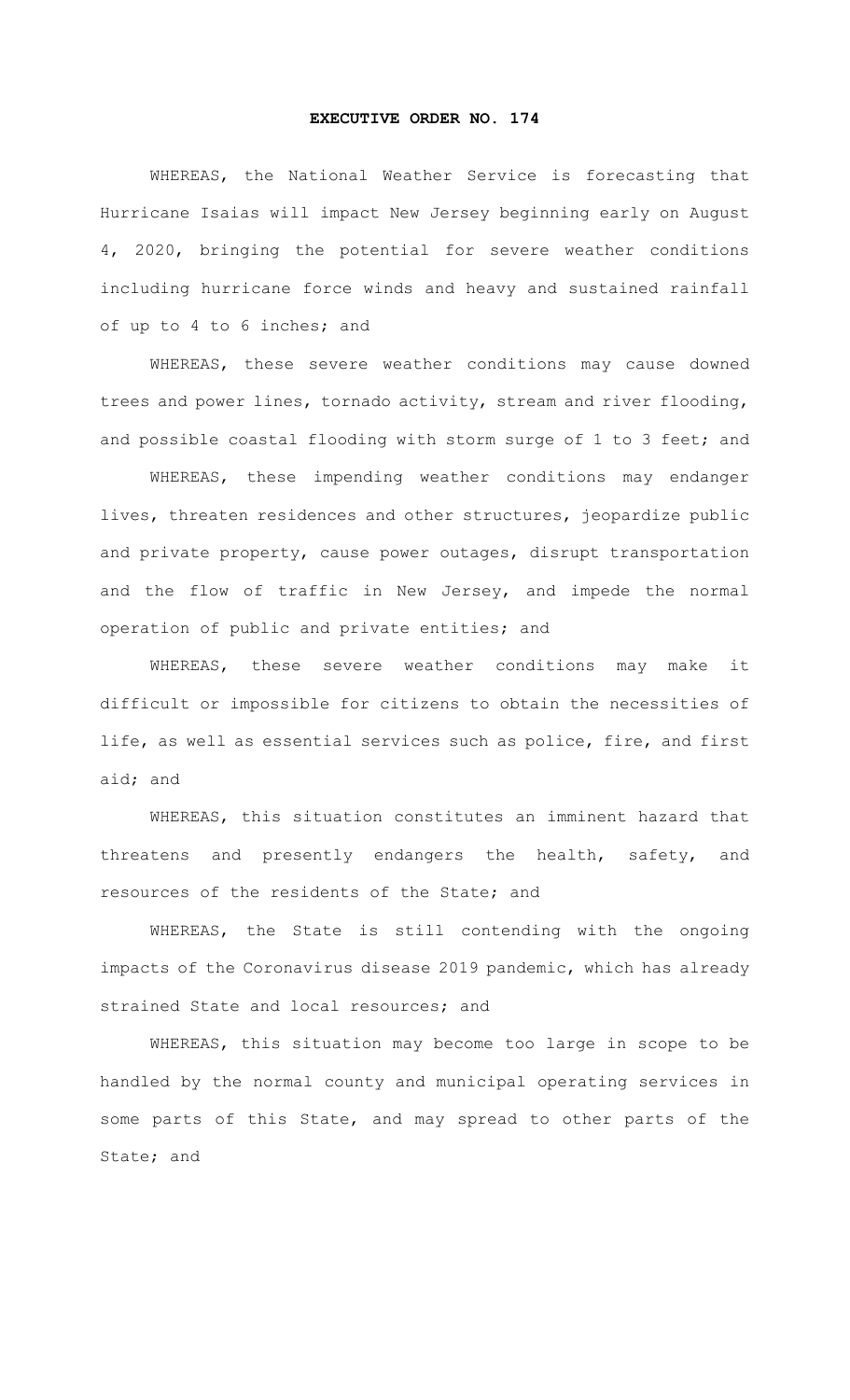WHEREAS, the Constitution and statutes of the State of New Jersey, particularly the provisions of N.J.S.A. App. A:9-33, et seq., N.J.S.A. 38A:3-6.1, N.J.S.A. 38A:2-4, and all amendments and supplements thereto, confer upon the Governor of the State of New Jersey certain emergency powers;

NOW, THEREFORE, I, PHILIP D. MURPHY, Governor of the State of New Jersey, in order to protect the health, safety, and welfare of the people of the State of New Jersey, do DECLARE AND PROCLAIM that a State of Emergency exists throughout the State of New Jersey effective at 5:00 a.m. on August 4, 2020; and I hereby ORDER and DIRECT the following:

1. I authorize and empower the State Director of Emergency Management, who is the Superintendent of State Police, to implement the State Emergency Operations Plan and to direct the activation of county and municipal emergency operations plans, as necessary, and to coordinate the preparation, response, and recovery efforts for this emergency with all governmental agencies, volunteer organizations, and the private sector.

2. I authorize and empower the State Director of Emergency Management, in accordance with N.J.S.A. App. A: 9-33, et seq., as supplemented and amended, through the police agencies under his control, to determine and control the direction of the flow of vehicular traffic on any State or interstate highway, municipal or county road, and any access road, including the right to detour, reroute, or divert any or all traffic and to prevent ingress or egress from any area that, in the State Director's discretion, is deemed necessary for the protection of the health, safety, and welfare of the public, and to remove parked or abandoned vehicles from such roadways as conditions warrant.

2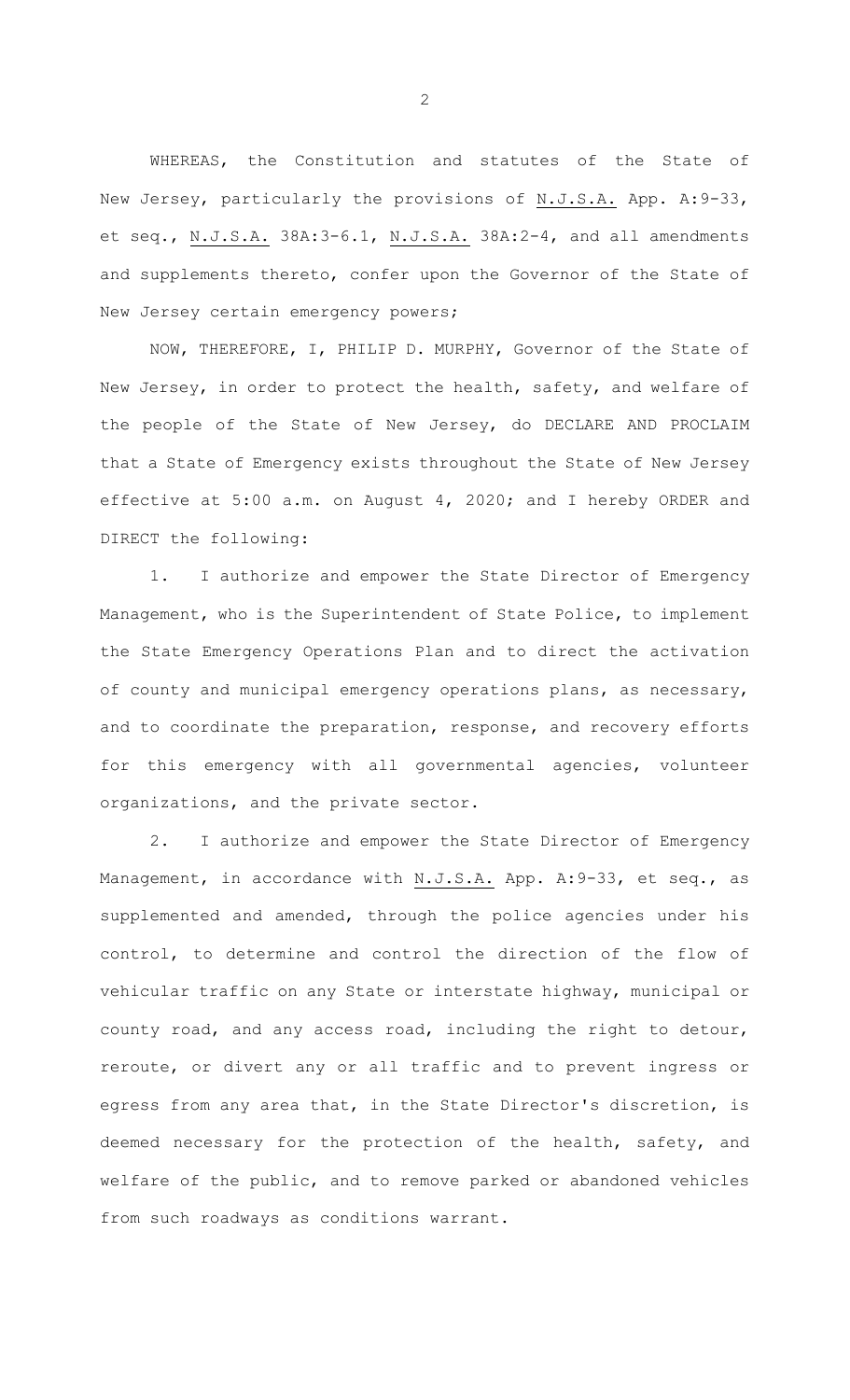3. I authorize and empower the Attorney General, pursuant to the provisions of  $N.J.S.A.$  39:4-213, acting through the Superintendent of State Police, to determine and control the direction of the flow of vehicular traffic on any State or interstate highway, municipal or county road, or any access road, including the right to detour, reroute, or divert any or all traffic, and to prevent ingress or egress, and to determine the type of vehicle or vehicles to be operated on such roadways. I further authorize all law enforcement officers to enforce any such order of the Attorney General or Superintendent of State Police within their respective municipalities or jurisdictions.

4. I authorize and empower the State Director of Emergency Management to order the evacuation of all persons, except for those emergency, governmental, or essential personnel whose presence the State Director deems necessary, from any area where their continued presence would present a danger to their health, safety, or welfare because of the conditions created by this emergency.

5. I authorize and empower the State Director of Emergency Management to utilize all facilities owned, rented, operated, and maintained by the State of New Jersey to house and shelter persons who may need to be evacuated from a residence, dwelling, building, structure, or vehicle during the course of this emergency.

6. I authorize and empower the executive head of any agency or instrumentality of the State government with authority to promulgate rules to waive, suspend, or modify any existing rule, the enforcement of which would be detrimental to the public welfare during this emergency, notwithstanding the provisions of the Administrative Procedure Act or any law to the contrary for the duration of this Order, subject to my prior approval and in consultation with the State Director of Emergency Management. Any

3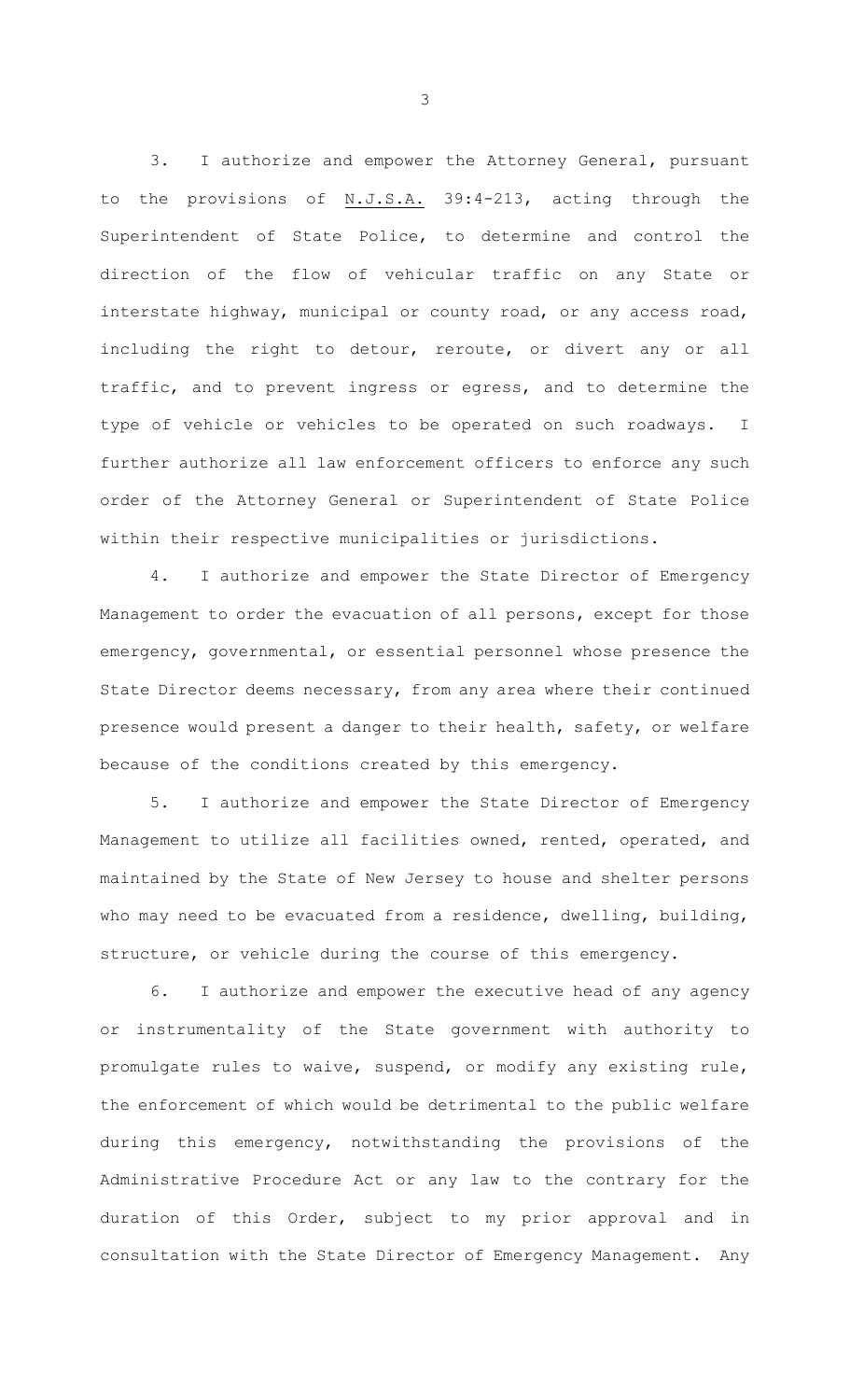such waiver, modification, or suspension shall be promulgated in accordance with N.J.S.A. App. A:9-45.

7. I authorize and empower the Adjutant General, in accordance with N.J.S.A. 38A:2-4 and N.J.S.A. 38A:3-6.1, to order to active duty such members of the New Jersey National Guard who, in the Adjutant General's judgment, are necessary to provide aid to those localities where there is a threat or danger to the public health, safety, and welfare and to authorize the employment of any supporting vehicles, equipment, communications, or supplies as may be necessary to support the members so ordered.

8. In accordance with N.J.S.A. App. A:9-34 and -51, as supplemented and amended, I reserve the right to utilize and employ all available resources of the State government and of each and every political subdivision of the State, whether of persons, properties, or instrumentalities, and to commandeer and utilize any personal services and any privately owned property necessary to protect against this emergency.

9. In accordance with N.J.S.A. App. A:9-40, no municipality, county, or any other agency or political subdivision of this State shall enact or enforce any order, rule, regulation, ordinance, or resolution which will or might in any way conflict with any of the provisions of this Order, or which will in any way interfere with or impede the achievement of the purposes of this Order.

10. It shall be the duty of every person or entity in this State or doing business in this State and of the members of the governing body and every official, employee, or agent of every political subdivision in this State and of each member of all other governmental bodies, agencies, and authorities in this State of any nature whatsoever, to cooperate fully with the State Director

4